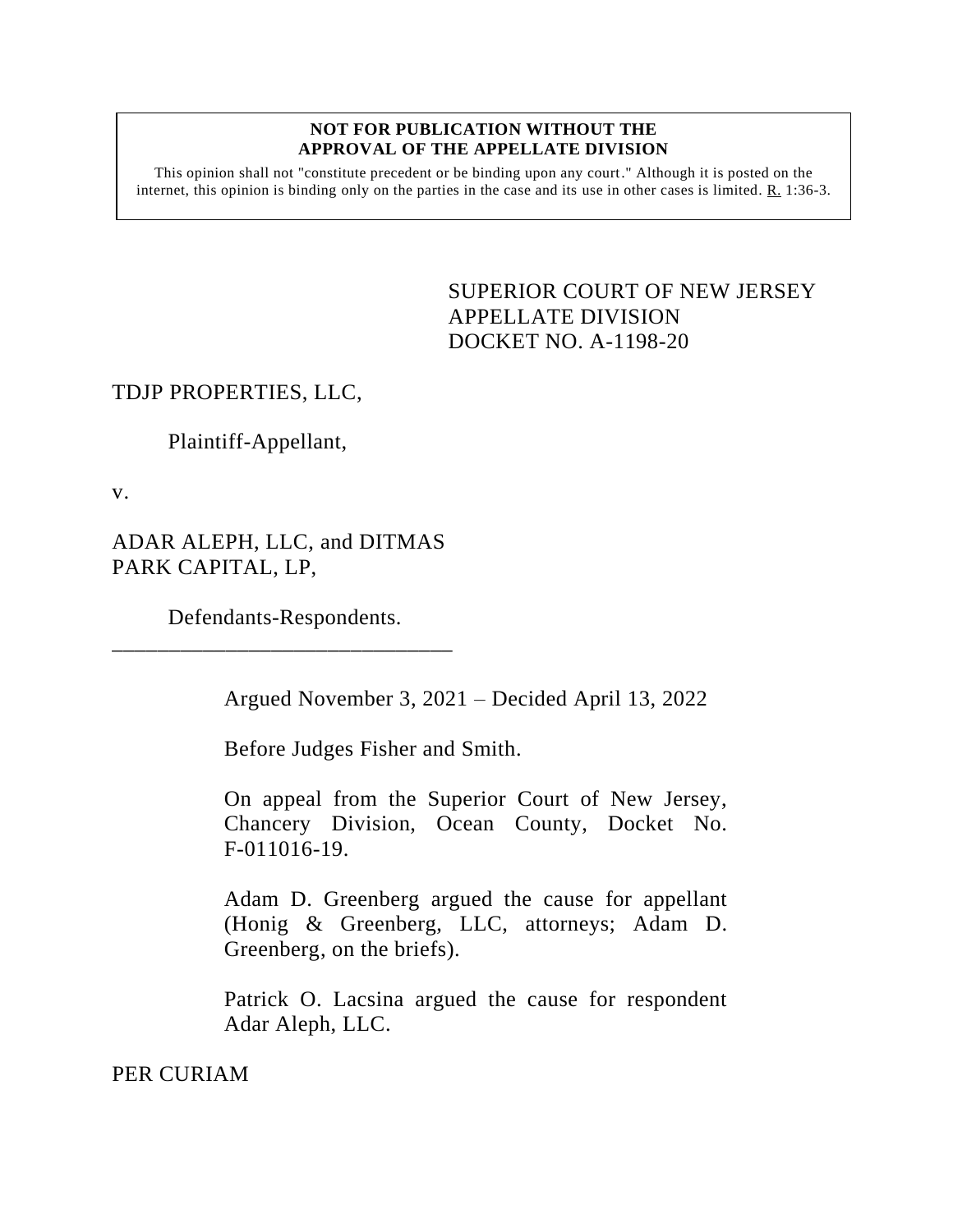Plaintiff TDJP Properties, LLC (TDJP) appeals the denial of its motion for reconsideration. The Chancery Division granted co-defendant Adar Aleph, LLC's (Adar Aleph) motion to vacate default judgment in favor of TDJP pursuant to Rule 4:50-1, and subsequently denied TJDP's reconsideration motion. On appeal, plaintiff argues the motion court abused its discretion by denying the motion for reconsideration. TDJP's main argument on appeal is that defendant failed to meet its burden of proof to obtain relief from judgment under Rule 4:50-1. We agree and reverse the Chancery Division's order vacating the judgment of foreclosure. We reinstate the judgment of foreclosure in favor of plaintiff and find moot the order denying reconsideration.

# I.

Adar Aleph owned property located in Barnegat. Adar Aleph took out a \$123,00 purchase money mortgage from co-defendant Ditmas Park Capital L.P.  $(Ditmas)^1$ , which was secured by the property. Adar Aleph defaulted on its loan payments and failed to pay several property tax installments. The Barnegat tax collector sold Adar Aleph's tax sale certificate to a corporate buyer, who later

<sup>&</sup>lt;sup>1</sup> Ditmas has not filed a brief on appeal, and it did not enter an appearance before the motion court during Adar Aleph's motion to vacate or TDJP's motion for reconsideration. Our review of the record shows no dismissal of TDJP's claims against Ditmas as of the writing of this opinion.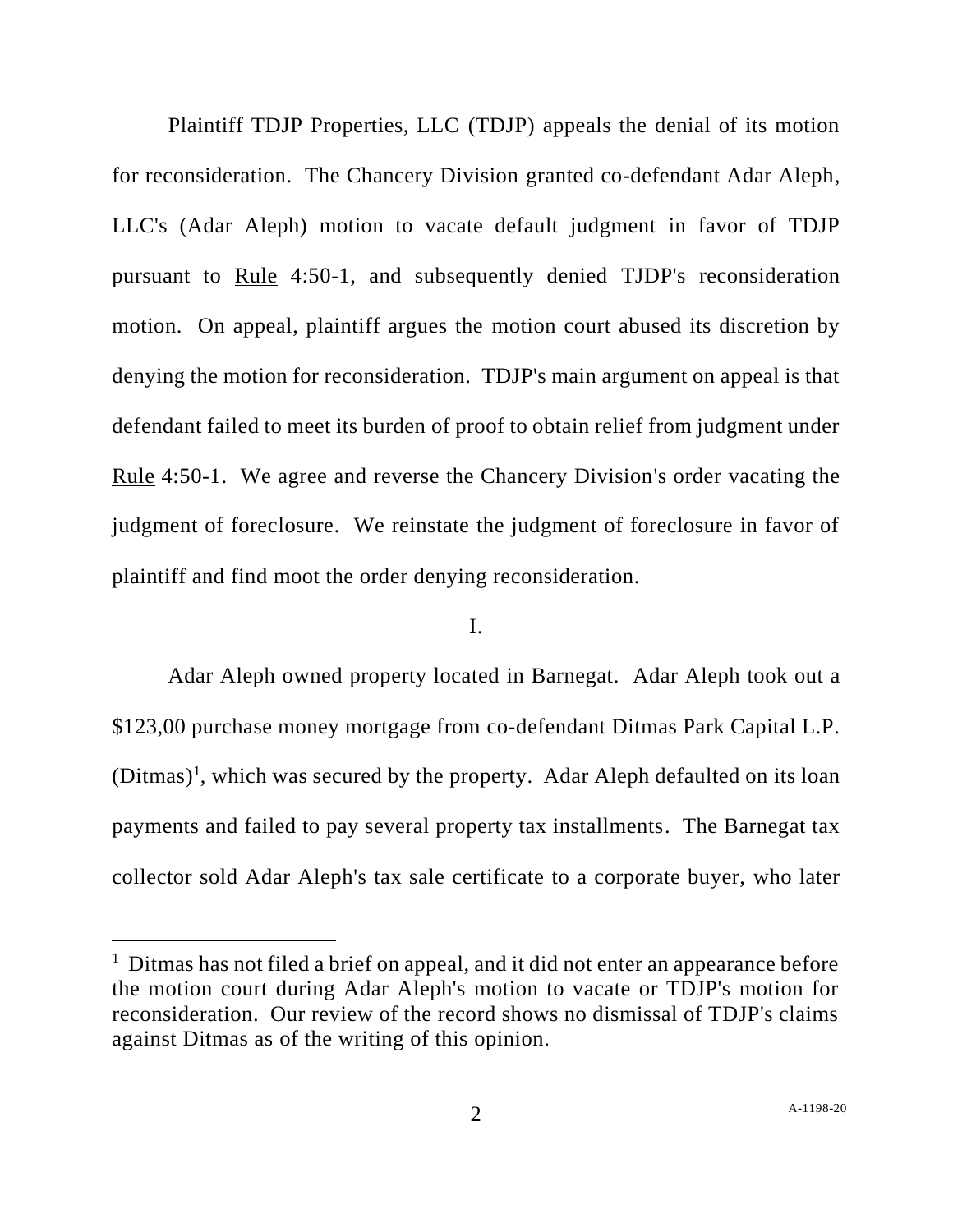assigned it to TDJP. TDJP initiated a foreclosure action on the property, and then served Adar Aleph with the summons and complaint. Adar Aleph failed to file an answer and default was entered. Adar Aleph failed to redeem the property, and judgment of foreclosure was entered.

Adar Aleph moved for vacation of the judgment pursuant to Rule 4:50-1, submitting a one-page certification from Marcus Elias, a managing member of Adar Aleph, alleging that the firm never received service of the foreclosure summons and complaint. Elias further alleged that Adar Aleph had no notice of the foreclosure action until August 2020, when it learned of its existence from co-defendant Ditmas. TDJP vigorously opposed the motion, arguing that Adar Aleph in fact had received service of the summons and complaint. TDJP argued that, if the trial court found Adar Aleph was not served, such an outcome was caused by Adar Aleph's deliberate attempt to avoid service of process by swapping registered agents after receiving the notice of intent to foreclose and quickly appointing an agent with an out-of-state address in violation of N.J.S.A. 42:2C-14.<sup>2</sup> TDJP argued that Adar Aleph's actions in switching registered agents represented an effort to thwart its attempt at service.

<sup>&</sup>lt;sup>2</sup> Pursuant to N.J.S.A.  $42:2C-14(a)$  and (c), a limited liability company "shall designate and continuously maintain" in New Jersey "an office, which need not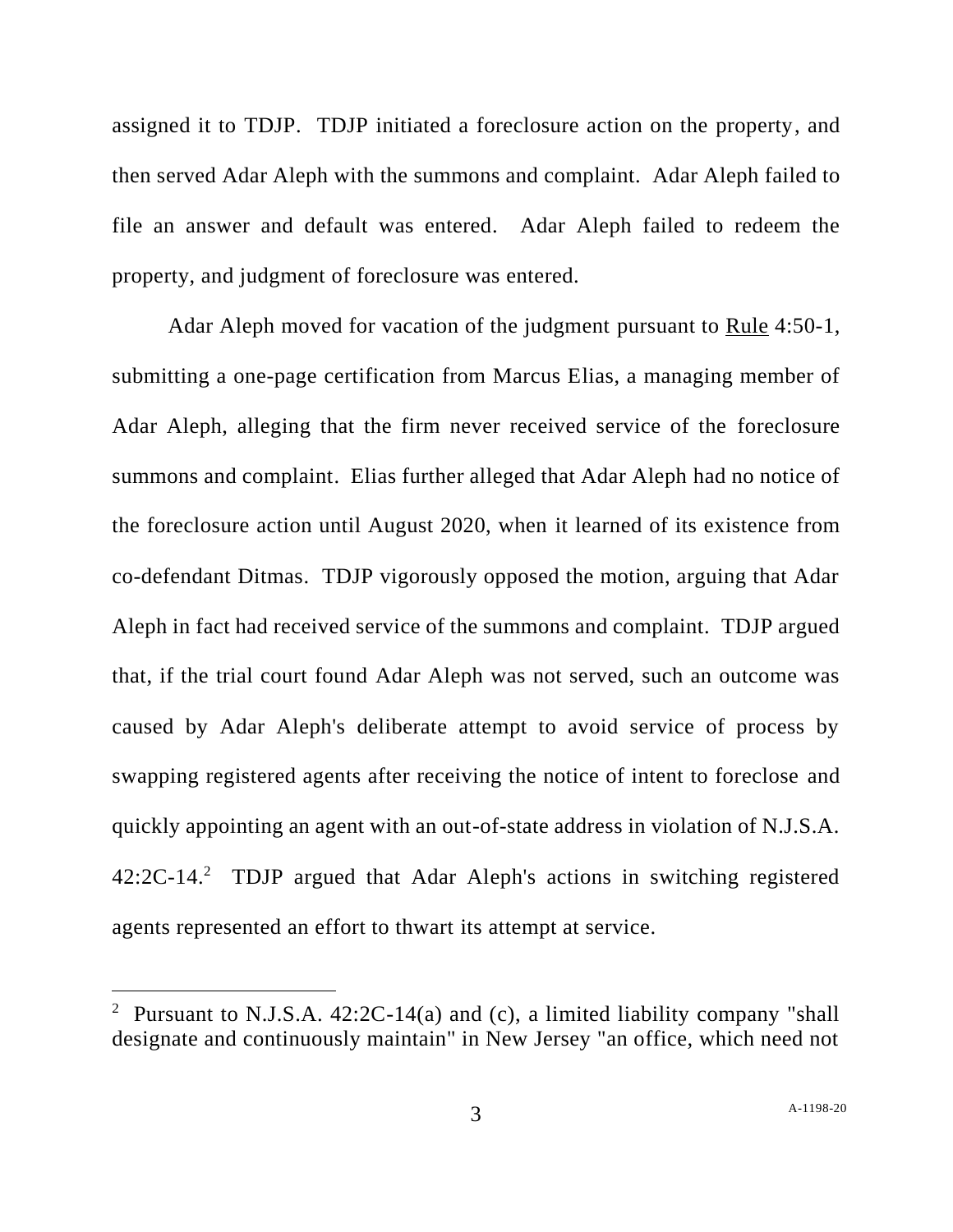The trial court heard argument on the motion to vacate on October 16, 2022. The record shows that the hearing was brief. The court granted Adar Aleph's motion to vacate the foreclosure judgment, finding service was improper, but made no findings on the record to support its order. The court imposed certain conditions on Adar Aleph, requiring them to pay plaintiff's maintenance costs at the property from the date of final judgment until the date of Adar Aleph's motion to vacate. TDJP moved for reconsideration.

The reconsideration motion was heard November 13, 2020. The trial court considered the papers, heard argument, and made findings. The court found that: Adar Aleph changed its registered agent after receiving TDJP's notice of intent to foreclose; TDJP's service of the summons and complaint was "appropriate"; failure to serve Adar Aleph was not a basis to vacate summary judgment; Adar Aleph's certification that it never received notice of the complaint was sufficient to show excusable neglect; and Adar Aleph had a meritorious defense in that it had expressed a "willing[ness] to satisfy the entire tax sale certificate amount," as well as reimburse TDJP's "reasonable" ongoing

be a place of its activity in [the] State" and "an agent for service of process" who "shall be an individual who is a resident of [the] State" or a "person with authority to transact business in [the] State."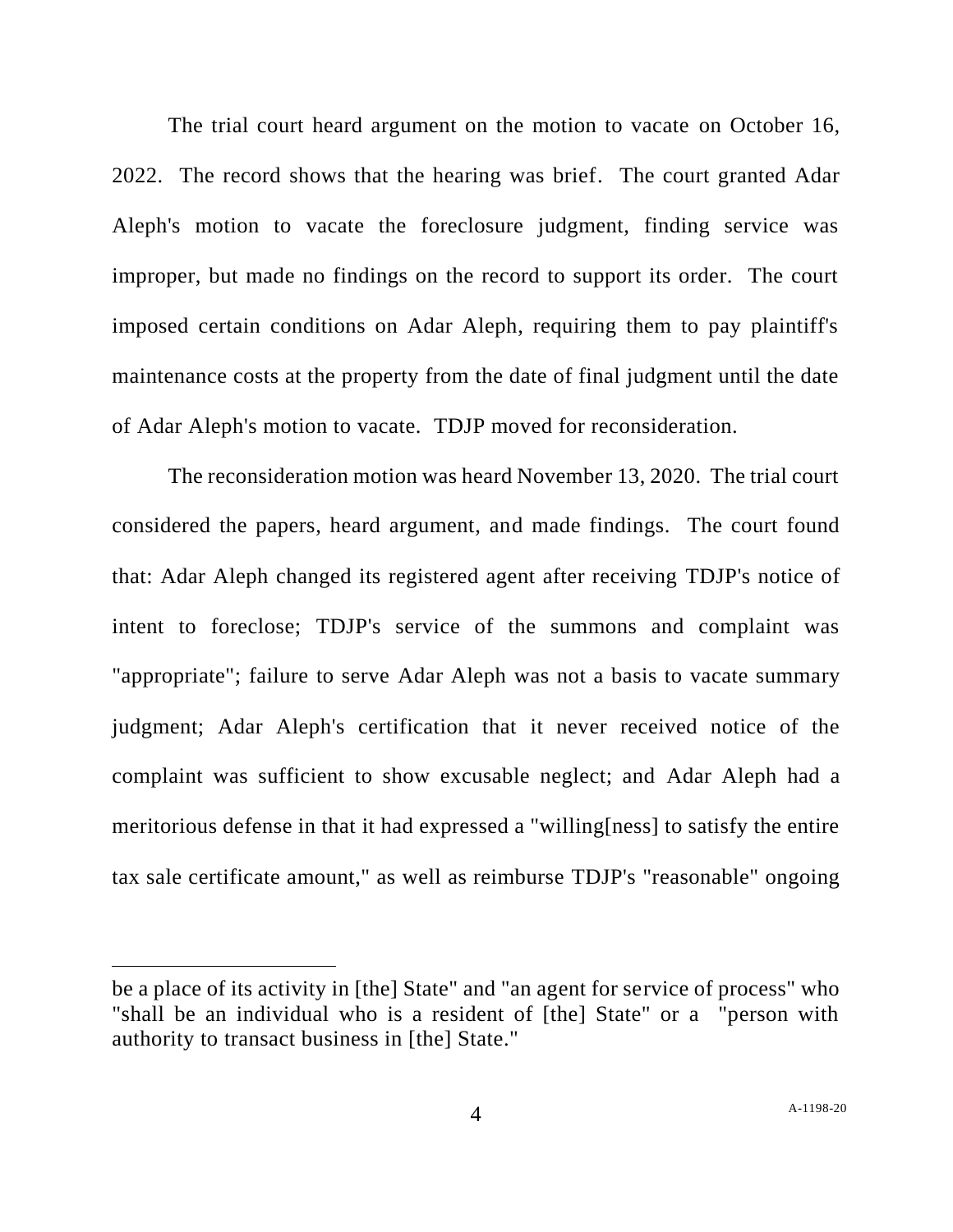maintenance and related costs at the subject property. The trial court, finding that Adar Aleph had met its burden of showing excusable neglect and a meritorious defense under Rule 4:50-1(f), denied the motion for reconsideration.

TDJP appeals, arguing the trial court erred in denying reconsideration. It contends that Adar Aleph was served properly, despite its attempts to avoid service, and that Adar Aleph has failed to meet the standard for relief under Rule 4:50-1.

#### II.

We review a court's determination under Rule 4:50-1 for an abuse of discretion. Hous. Auth. of Morristown v. Little, 135 N.J. 274, 283 (1994). Rule 4:50-1 states: "the court may relieve a party . . . from a final judgment . . . for the following reasons: (a) mistake, inadvertence, surprise, or excusable neglect; . . . (d) the judgment or order is void; . . . or (f) any other reason justifying relief from the operation of the judgment or order." "The rule is 'designed to reconcile the strong interests in finality of judgments and judicial efficiency with the equitable notion that courts should have authority to avoid an unjust result in any given case.'" U.S. Nat'l Bank Ass'n v. Guillaume, 209 N.J. 449, 467 (2012) (citation and internal quotation marks omitted).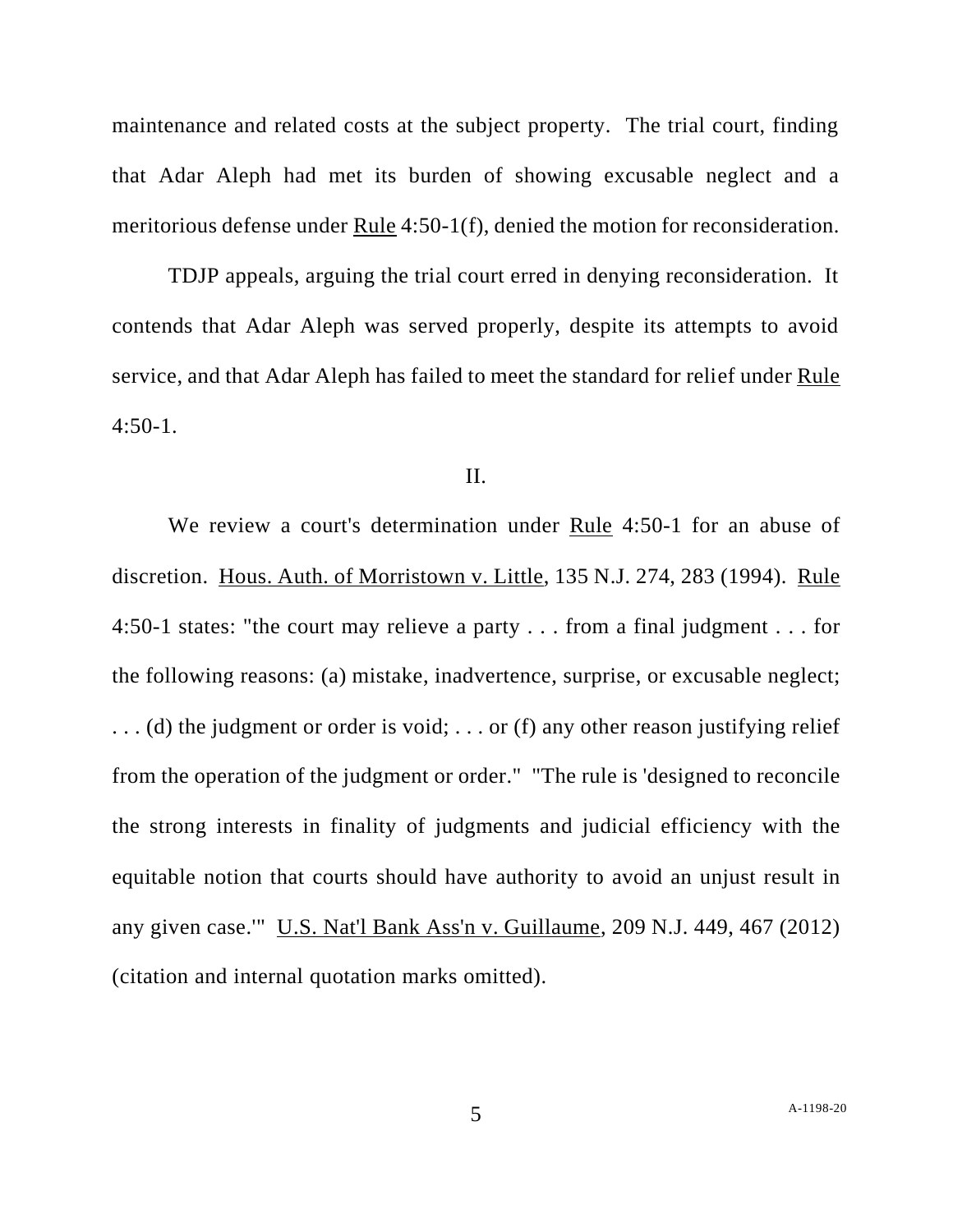Rule 4:50-1(a) requires a showing of excusable neglect and a meritorious defense. Id. at 468. "'Excusable neglect' may be found when the default was 'attributable to an honest mistake that is compatible with due diligence or reasonable prudence.'" Ibid. (quoting Mancini v. EDS ex. rel. N.J. Auto. Fill Ins. Underwriting Ass'n, 132 N.J. 330, 335 (1993)).

With respect to Rule 4:50-1(f), the Supreme Court stated: "No categorization can be made of the situations which would warrant redress under [that subsection]. [T]he very essence of [subsection] (f) is its capacity for relief in exceptional situations. And in such exceptional cases its boundaries are as expansive as the need to achieve equity and justice." DEG, LLC v. Twp. of Fairfield, 198 N.J. 242, 269-70 (2009) (quoting Ct. Inv. Co. v. Perillo, 48 N.J. 334, 341 (1966)) (second alteration in original).

### III.

We do not address TDJP's argument on appeal that Adar Aleph manufactured its case for excusable neglect by defeating service with a "shell game" of registered agents in violation of N.J.S.A. 42:2C-14. The trial court found, on reconsideration, that service of the summons and complaint on Adar Aleph was effective. We turn to the sole question remaining: did the trial court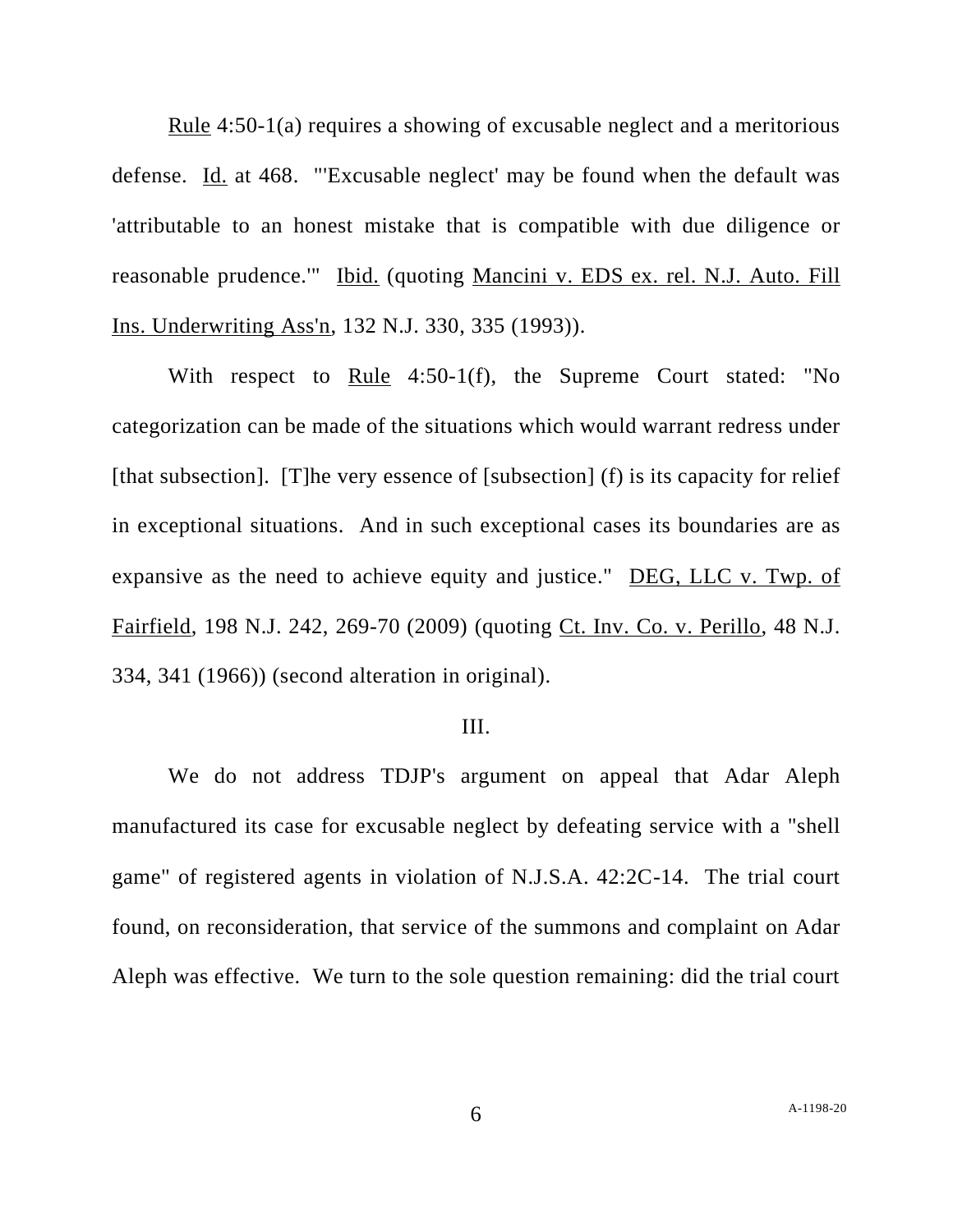have a sufficient basis in the record to find Adar Aleph met its burden under Rule 4:50-1 for relief?

The record is unclear as to which of the subsections of the rule were being argued, however, a close reading suggests that subsections (a), (d), and (f) were placed at issue by defendant.<sup>3</sup> Subsection (a) requires the movant to show excusable neglect and a meritorious defense to obtain relief. See R. 4:50-1 (a). Here, the trial court's finding of service negates Adar Aleph's managing member's certification that the company never received notice of the foreclosure before August 2020. The record discloses no other fact alleged by Adar Aleph from which trial court could infer excusable neglect or support the finding that Adar Aleph made "an honest mistake that is compatible with due diligence or reasonable prudence." Guillaume, 209 N.J. at 468.

We turn to subsection (f). Given the trial court finding of service, we find nothing in the record which could be characterized as "exceptional circumstances" warranting relief under the rule. The record shows Adar Aleph failed to maintain the property, including allowing the utilities to be shut off and

 $3$  To the extent Adar Aleph argued that the final judgment of foreclosure was void under Rule 4:50-1(d) because it was never served with the summons and complaint, we find that argument moot, given the motion court's finding of effective service.